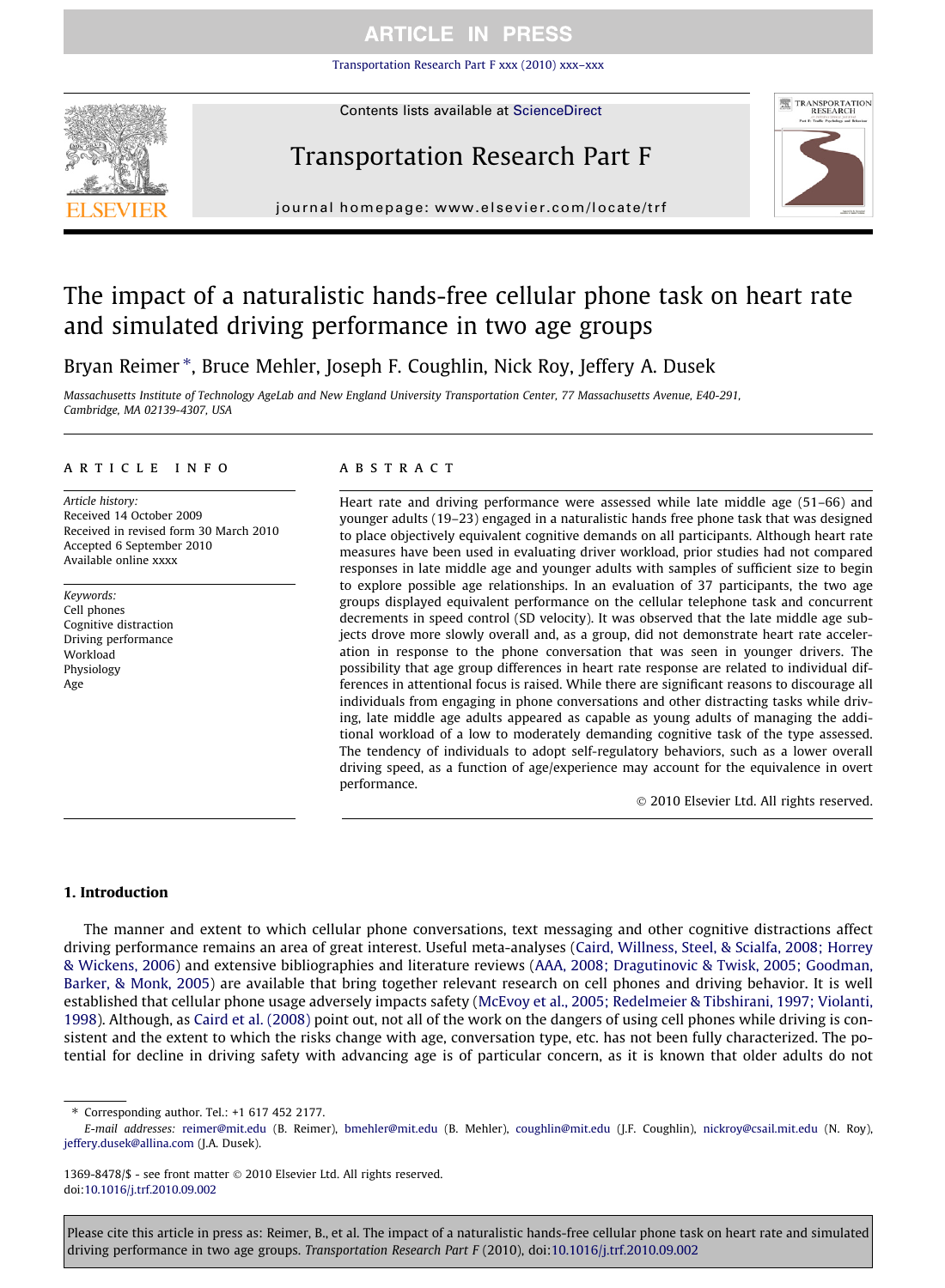#### 2 B. Reimer et al. / Transportation Research Part F xxx (2010) xxx–xxx

perform as well as younger adults when attention is divided between complex cognitive tasks [\(McDowd & Craik, 1988](#page-11-0)). However, the age at which declines in cognitive ability begin to impact performance is not well established and is known to vary considerably by individual. The next generation of older adults is expected to drive more frequently than previous cohorts [\(Bush, 2003; Coughlin, 2005\)](#page-10-0). Since today's younger and middle aged drivers have more exposure to cellular technologies, we believe that with age they are more likely than their predecessors to continue using cellular phones while driving. This is potentially significant since it remains unclear how cellular phone usage impacts driving safety as a function of age.

# 1.1. Background

Results from studies conducted by [Beede and Kass \(2006\), Horrey and Wickens \(2006\), McKnight and McKnight \(1993\),](#page-10-0) [Sodhi, Reimer, and Llamazares \(2002\), and Strayer and Johnston \(2001\),](#page-10-0) clearly indicate that distinct components of cellular phone conversations (e.g., dialing and holding a phone, verbal and cognitive thought processes) significantly disrupt driving performance, and handheld and hands-free cellular telephone use has been associated with different degrees of driving impairment [\(Törnros & Bolling, 2005\)](#page-12-0). Although [Törnros and Bolling \(2005\)](#page-12-0) report that drivers slowed their forward velocity to compensate for the increase in cognitive workload associated with a cellular phone conversation in both handheld and hands-free conditions, the effect was more pronounced for drivers using a handheld phone. In a recent review, [Ishigami and Klein \(2009\)](#page-11-0) note that the findings from several studies suggest that drivers tend to compensate for the potentially negative consequences of using handheld phone but fail to do so when using a hands-free cell phone. On the other hand, [Patten, Kircher, Östlund, and Nilsson \(2004\)](#page-11-0) found that the type of conversation is ''far more important" than the handheld/hands-free distinction. [Beede and Kass \(2006\)](#page-10-0) characterize a significant decrease in driving performance with a simulated cellular phone conversation of a visuo-spatial nature. In a meta-analysis, [Horrey and Wickens \(2006\)](#page-11-0) conclude that conversational tasks have a greater effect on cognitive or driving performance than information processing tasks. [Sodhi, Reimer, and Llamazares \(2002\)](#page-12-0) and [Amado and Ulupinar \(2005\)](#page-10-0) suggest that the type of and difficulty of the conversation may influence effects. Finally, [Lesch and Hancock \(2004\)](#page-11-0) show that age and gender have different implications on confidence and the associated performance of driving while subjects were being distracted by a simulated cellular phone task.

# 1.2. Cellular phone usage and age

The results of several surveys indicate that cell phone use is lower in older segments of the driving population [\(McCartt,](#page-11-0) [Hellinga, & Bratiman, 2006](#page-11-0)). This may, however, simply reflect the overall lower penetration/adoption of cell phone use as a function of age. Clearly it would be of interest to know, that among individuals who have cell phones, how the percentage of usage while driving varies as a function of age. As suggested already, it seems likely that individuals who grow-up using cell phones as part of their daily experience will be more likely to extend that usage into the automotive environment and remain active users as they enter late middle age.

Although several studies have investigated the effect of cellular phone conversations on driving performance of older drivers, the effect on older drivers varies substantially based upon task complexity employed in the research design. For example, using a working memory test, [Alm and Nilsson \(1995\)](#page-10-0) reported differences in reaction time between older and younger drivers such that older drivers reacted slower with a telephone task and exhibited a large degree of variation in driving performance compared to younger drivers. In contrast, in a simulated car-following task, [Strayer and Drews \(2004\)](#page-12-0) found an equivalent decrease in driving performance between younger and older drivers during a ''naturalistic, casual conversation". [McKnight and McKnight \(1993\)](#page-11-0), using a more demanding mental arithmetic task found that drivers over the age of fifty were a third more likely not to respond to the telephone distractions. This report is important in suggesting that, when the option is available, late middle age and older drivers may be more likely to make strategically appropriate decisions on attentional priorities.

Performance and judgment are often invoked to describe the balance of driving skills throughout the lifespan ([Reimer,](#page-11-0) [D'Ambrosio, & Coughlin, 2007\)](#page-11-0). In novice drivers, driving performance sharply increases with experience [\(Williams & Fergu](#page-12-0)[son, 2002](#page-12-0)). Changes in the visual, auditory and cognitive pathways suggest a slow driving performance loss among drivers in their thirties and forties ([Llaneras, Swezey, Brock, & Rogers, 1993](#page-11-0)). Along with declining health, an acceleration of performance declines is observed through the fifties and sixties. This decrease in driving performance becomes apparent with increasing accident statistics observed in the seventies and beyond. On the other hand, the judgment of typical drivers increases through the lifespan. In younger cohorts, impaired judgment is largely associated with excessive speed and alcohol consumption, whereas late middle age drivers are less frequently cited for these infractions [\(Boyle, Dienstfrey, & Sothoron,](#page-10-0) [1998](#page-10-0)). There is evidence that many older drivers recognize deficiencies associated with aging and health status and self-regulate their behavior by limiting their exposure to situations in which they perceive excessive risk, i.e. not traveling on highways, at night or making left turns ([Baldock, Mathias, McLean, & Berndt, 2006; Coughlin, Pope, & Leedle, 2006; Donorfio,](#page-10-0) [Mohyde, Coughlin, & D'Ambrosio, 2008](#page-10-0)). It is also true that such self-regulation with age is not universal or always optimal. Some older drivers do continue to drive past the point when they should stop while others actually restrict their driving prematurely ([D'Ambrosio, Donorfio, Coughlin, Mohyde, & Meyer, 2008](#page-11-0)). The manner and degree to which late middle age drivers self-regulate to mitigate risks are relatively unknown.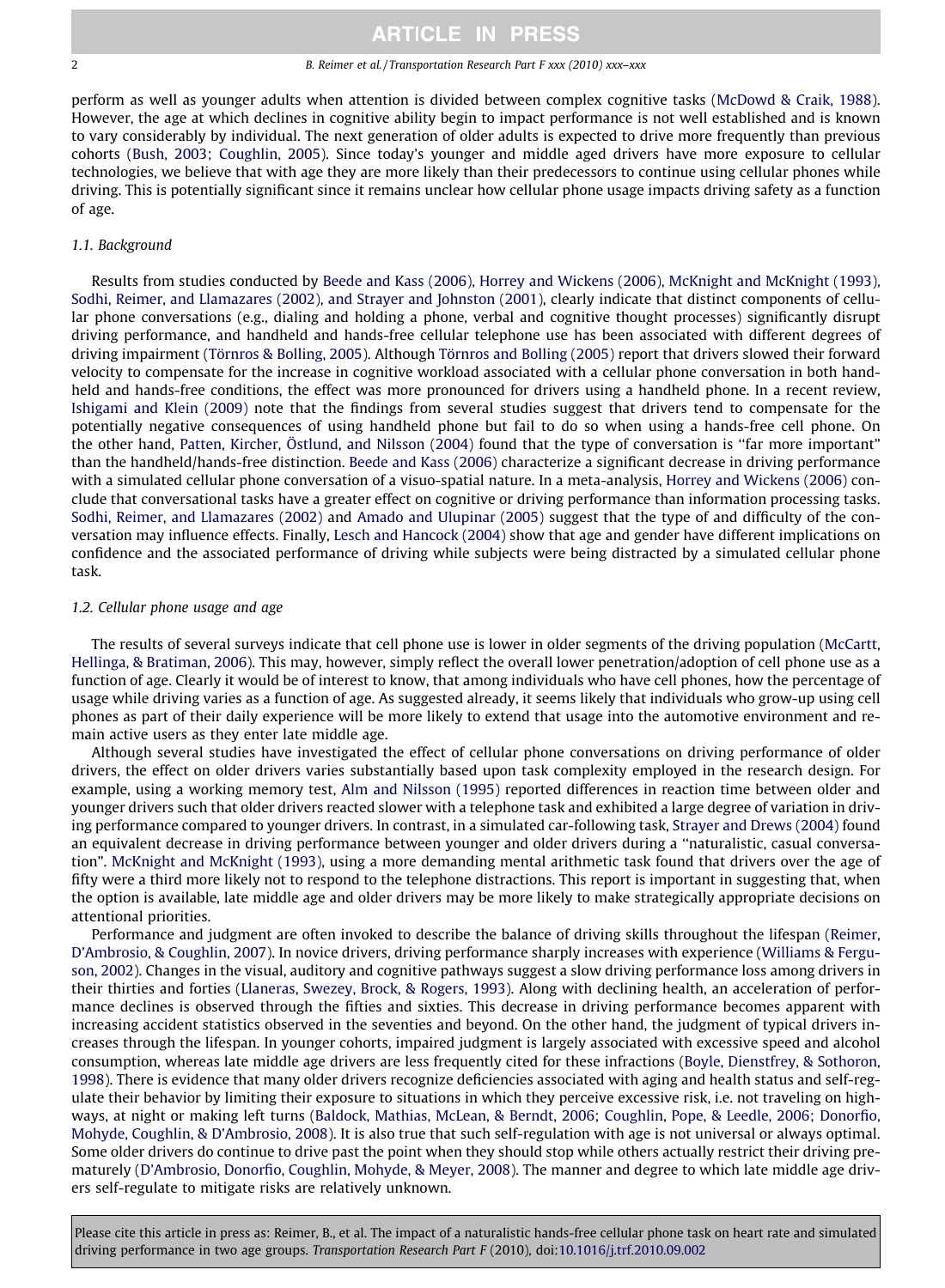#### B. Reimer et al. / Transportation Research Part F xxx (2010) xxx-xxx

The impact of cellular telephone use is often evaluated through complex cognitive tasks. For example, [Beede and Kass](#page-10-0) [\(2006\)](#page-10-0) found the visual-spatial processes used in their conversation tasks had ''a greater likelihood of competing with the cognitive resources used for driving". In actuality, these assessment methods fail to consider that typical daily non-emotional conversations are far less taxing than complex cognitive processes. Older drivers often self-regulate by avoiding secondary tasks such as using cell phones while driving ([Donorfio, Mohyde, Coughlin, & D'Ambrosio, 2008\)](#page-11-0). However, studies often incorrectly assume that older cohorts would be as likely as younger drivers to partake in a complex secondary task. Although older drivers are known to avoid taxing in-vehicle conversations [\(Donorfio, Mohyde, Coughlin, & D'Ambrosio, 2008](#page-11-0)), we believe older drivers will be more willing in the future to participate in less taxing conversations that are typically associated with tasks of daily living. In these less taxing conversations, drivers of all ages are largely unaware of the resulting decrease in driving performance [\(Lesch & Hancock, 2004\)](#page-11-0). As a result, drivers perceive little risk from the conversation and participate while underway.

[Salthouse \(1996\)](#page-12-0) proposed that older adults have limited resources to perform complicated cognitive tasks and they may be particularly sensitive to the demands of simultaneous tasks ([Brouwer, Waterink, Van Wolffelaar, & Rothengatter, 1991](#page-10-0)). Application of Salthouse's theory to driving performance tasks would suggest that limited cognitive resources in older adults underlie their poorer performance on multi-factorial cognitive tasks, such as driving coupled with features of a complex cellular telephone conversation. However, as suggested in the research by [Strayer and Drews \(2004\)](#page-12-0), the workload imposed by less demanding secondary tasks, as might be seen in a more basic cell phone interaction, may well be within the capacity of most drivers across the life span, at least to the extent that the impact on performance is similar. Unfortunately, as noted by Styer and Drews, it was not possible with their protocol to assure that equivalent demands were placed on all subjects. In addition, no assessment of performance on the task was carried out to objectively determine if comparable engagement with the task was obtained in both younger and older age groups.

In this paper, we report on a comparison of driving performance in young adult and late middle age drivers in relation to a cellular telephone task during simulated driving. The task was devised to place equivalent objective demands on all participants and to allow for an assessment of performance. At the same time, it was designed to be a relatively naturalistic, low to moderately demanding cognitive task that imposed a level of workload that could be equated to a time limited, nonemotional cell phone conversation. Under these conditions, it was anticipated that performance of drivers of both age groups would be similar. In addition to assessing the impact of the secondary task on driving performance measures, a physiological index, heart rate, was recorded to provide an additional assessment of workload.

Numerous measurement techniques have been used in on-road, test track, and simulation studies to assess the impact of cognitive distractions on driving. For example, [Stutts et al. \(2005\)](#page-12-0) used video cameras mounted in volunteers' vehicles to categorize the frequency of different types of distractions. In a field studies, ([Harbluk, Noy, Trbovich, & Eizenman, 2007; Rei](#page-11-0)[mer, 2009; Reimer, Mehler, Wang, & Coughlin, 2010; Reimer & Sodhi, 2006; Sodhi et al., 2002; Victor, Harbluk, & Engström,](#page-11-0) [2005\)](#page-11-0) demonstrated that changes in a subject's scan path can be used as a method of quantifying the impact of various cognitive tasks. [Lesch and Hancock \(2004\)](#page-11-0) used an instrumented vehicle to assess direct measures of driving performance on a test track. [McKnight and McKnight \(1993\)](#page-11-0) gauged subjects' responses to videotaped driving scenes while completing math operations that the authors equate to an ''intense conversation". A growing interest in the use of physiological measurements of the driver under different levels of stress or cognitive load is becoming apparent ([Collet, Clarion, Morel, Chapon,](#page-10-0) [& Petit, 2009; Collet, Petit, Champely, & Dittmar, 2003; De Warrd, van der Hulst, & Brookhuis, 1999; Haigney, Taylor, & Wes](#page-10-0)[terman, 2000; Healey & Picard, 2005; Mehler, Reimer, & Coughlin, 2010; Mehler, Reimer, Coughlin, & Dusek, 2009](#page-10-0)).

Basic cardiovascular arousal parameters, such as heart rate and blood pressure, have been shown to increase with escalating cognitive demand or workload ([Backs & Seljos, 1994; Brookhuis & De Waard, 2001; Kramer, 1991; Roscoe, 1992;](#page-10-0) [Veltman & Gaillard, 1998; Wilson, 2002; Wilson & Enggemier, 1991\)](#page-10-0). In addition, it has been suggested that there are situations in which physiological measures may be more sensitive than traditional performance measures at detecting heightened cognitive load since motivated individuals are likely to invest additional cognitive resources to maintain a given level of performance as demands increase ([Lenneman & Backs, 2009; Lenneman, Shelley, & Backs, 2005; Mehler et al.,](#page-11-0) [2009, 2010\)](#page-11-0). If total available cognitive resources decline with age, it might be anticipated that older subjects will be more challenged by a secondary task and consequently show a greater heart rate response. However, the regulation of physiological parameters such as heart rate and blood pressure show less elasticity, increased sympathetic dominance and longer recovery times in response to stimulation with increasing age [\(Jones et al., 2001; Laitinen, Niskanen, Geelen, Lansimies, &](#page-11-0) [Hartikainen, 2004](#page-11-0)).

Based on work such as [Brookhuis, De Vries, and De Waard \(1991\) and Haigney et al. \(2000\)](#page-10-0), there was the expectation that heart rate would increase in response to the added cognitive challenge of the cell-phone task. Research published subsequent to the initiation of this study ([Collet et al., 2009](#page-10-0)) provides additional data showing an increase in heart rate during a cell-phone task. The mean age of participants in the [Haigney et al. \(2000\)](#page-11-0) sample was 26.9 (SD = 3.1) and no analysis on the basis of age is reported. [Brookhuis et al. \(1991\)](#page-10-0) collected data on three age groups (23–35, 35–50, and 50–65) and report no effect of age for any measures. However, their sample consisted of only four subjects in each age group and they state directly that the lack of effects could be attributed to the small sample size. [Collet et al. \(2009\)](#page-10-0) included subjects ranging in age from 23 to 51 ( $M = 35$ , SD = 8.1), but their sample was also small ( $N = 10$ ) and no age analysis is reported. Therefore, it was not well established if individuals of differing age stratifications have comparable physiologic responses to the cognitive load associated with cognitively engaging in-vehicle interactions such as cell phone conversations and appeared worthy of investigation.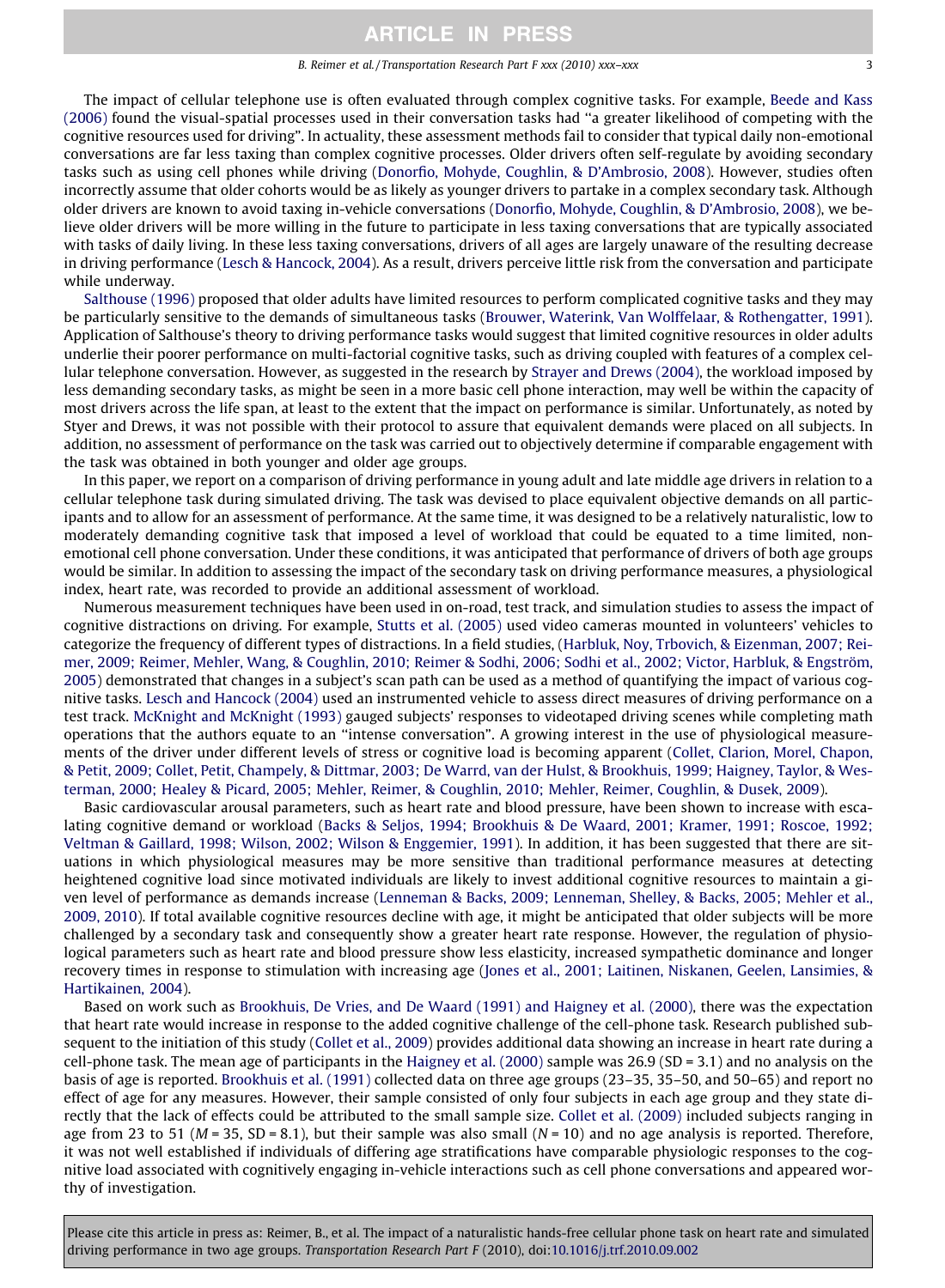### 4 B. Reimer et al. / Transportation Research Part F xxx (2010) xxx–xxx

# 2. Methods

# 2.1. Participants

Two groups of subjects were recruited for this study. A younger group between the ages of 18 and 25 was recruited from postings around local colleges. The second group of subjects, over the age of 50, was recruited from the community through public postings and newspaper advertisements. All participants were required to speak English, be active drivers, and have a minimum of 1 year of driving experience. Subjects were required to read and sign an informed consent to participate.

### 2.2. Apparatus

The study was carried out in an instrumented full cab (2001 Volkswagen Beetle) fixed base simulator running STISIM Drive version 2.05 and STISIM Open Module (Systems Technology, Inc., Hawthorne, CA). Driving performance data was captured at 20 samples per second from the original equipment manufacturer brake, accelerator and steering wheel. A front projection screen provided an approximate  $40^\circ$  view of a virtual environment. Force feedback was provided through the steering wheel and auditory feedback consisting of engine noise, cornering sounds and brake noise was played through the vehicle's sound system. Audio tasks and instructions were also provided through the vehicle sound system. A model SRC-2 pulse oximeter photoelectric plethysmograph sensor (Nellcor Puritan Bennett, Inc., Pleasanton, CA) was placed on each subject's left middle finger and connected to an Angilent A1 Patient Monitor to record heart rate every 20 s. A microphone located inside of the cab recorded subjects' responses to secondary tasks.

## 2.3. Procedure

The cell-phone task that is the focus of this report was the first of four different cognitive challenges presented during the course of a longer protocol. The other tasks consisted of a portion of the Wechsler memory scale, a continuous performance task, and a multiple interference task; the complete protocol and summary results for the other tasks are reported elsewhere [\(Reimer, Mehler, Pohlmeyer, Coughlin, & Dusek, 2006](#page-12-0)). A schematic representation of the experimental procedure is presented in Fig. 1. A pre-experiment questionnaire was used to assess subjects' driving history, self-reported health and current medication usage. When sitting in the driving simulator, subjects were trained on how to use a simulated voice activated phone system. Subjects were then familiarized with the driving simulator though a six mile (approximately 10 min) training session designed to reduce the probability of simulator sickness by providing a graded introduction to simulated movement and scene complexity. Following this training segment, subjects were instructed to drive ''as they normally would" through a validated simulation protocol ([Reimer, D'Ambrosio, Coughlin, Kafrissen, & Biederman, 2006\)](#page-12-0). Incentives were structured to encourage a realistic balancing of attention between the primary task of driving and the secondary tasks that included additional monetary compensation based upon secondary task performance as well as penalties for taking more than 45 min to drive the experimental portion of the simulation, for traffic violations, or being involved in any traffic accidents ([Mehler,](#page-11-0) [Reimer, Pohlmeyer, & Coughlin, 2008](#page-11-0)).

As noted, the components of the protocol relevant to this report are highlighted in Fig. 1 and included three equivalent 1829 m (6000 ft) segments of high stimulus ''urban" driving (P1, P2, and P3) and two short 457 m (1500 ft) contiguous separators. The three periods, P1, P2 and P3, represent respectively single task driving before the phone conversation task,



Fig. 1. Overview of the simulation protocol including timing of baseline physiology and a detailed view of high stimulus urban driving.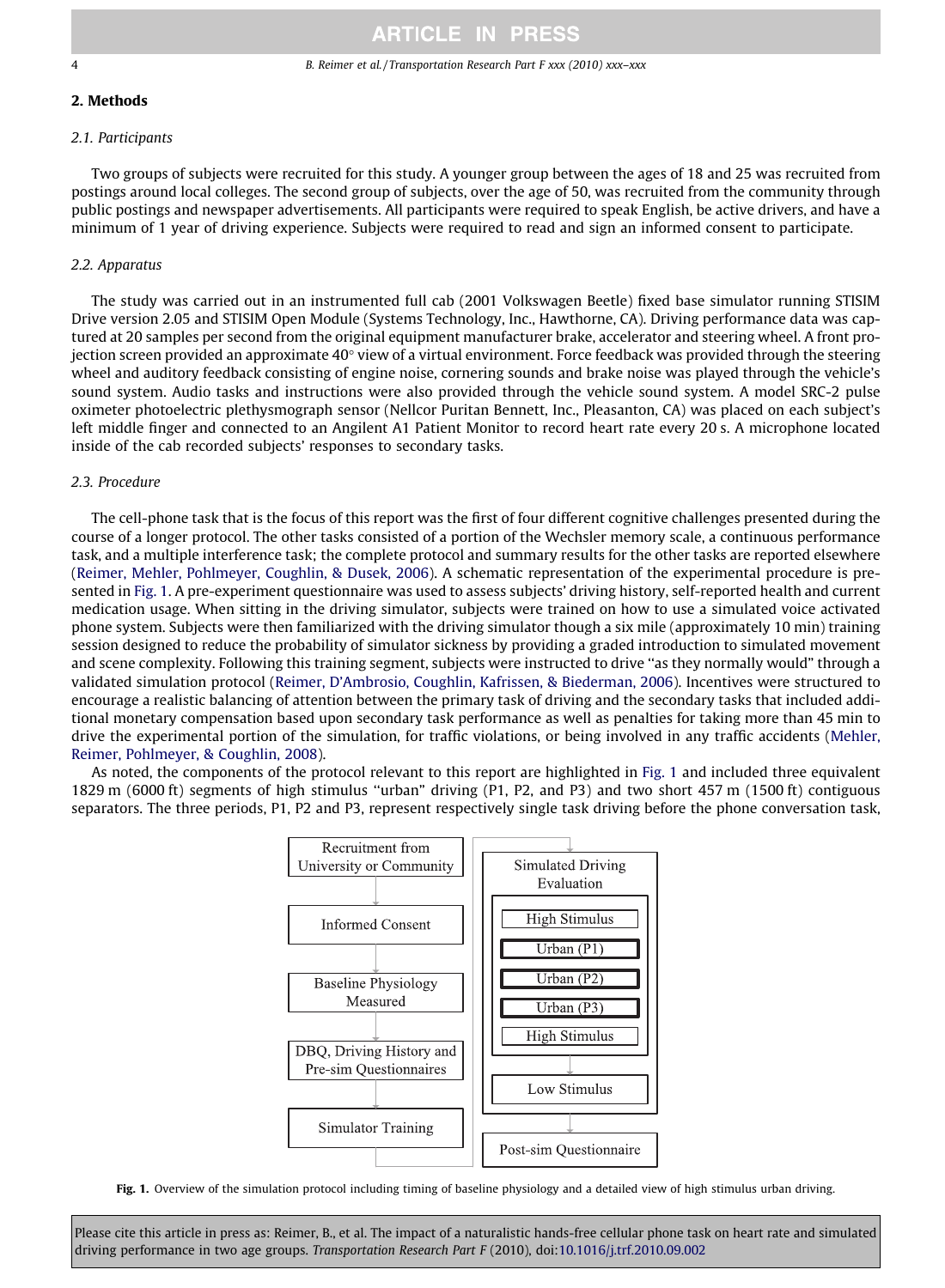#### B. Reimer et al. / Transportation Research Part F xxx (2010) xxx–xxx 5

driving with the addition of the conversation task, and single task driving following the conversation task. The urban roadway had a posted speed limit of 40 kph (35 mph). During the second segment, P2, subjects were instructed to make a phone call using the simulator's voice activated phone system. The call was to a 10 digit phone number with the intent of scheduling a new appointment with ''Dr. Jesse for Thursday of next week at 3 pm". Subjects were first required to initiate the call by saying ''dial" and the provided number. All task instructions were pre-recorded to provide consistency. After successfully dialing or attempting to dial three times, two sets of three voice messaging prompts provided interference, i.e. ''if you are a physician press or say one" and ''if you are calling for a referral only press or say two". Both sets of prompts required the subject to select option three which corresponded to being a ''patient" and ''scheduling a new appointment". To further increase interference, the procedure included additional subject instructions to arrive early, bring an insurance card and photo identification, etc. After the three segments of interference, subjects were informed that the office was currently closed, but that appointment requests could be made by leaving ''your first name, a daytime telephone number, the doctor's last name, as well as the date and time of the appointment you are requesting". Looping of sequences up to three times was allowed for subjects to re-acquire instructions; for example, if they ''dialed" the wrong number.

#### 2.4. Data analysis

Each subject's conversation was scored on a 10-point Likert scale, with each point associated with correct responses to some component of the conversation, i.e. recalling the phone number, doctor's name, date, etc. Subject responses were independently scored by two research assistants from an audio recording of the task. Differences in scoring between the two coders were evaluated and reconciled by the first author. Age was stratified into two groups corresponding to subjects younger than 25 and subjects older than 50. The mean and standard deviation of the driving speed were computed over a 305 m (1000 ft) uninterrupted interval in each of the periods (P1, P2, P3). Stop sign pause duration was computed for a single non-confounded stop sign that appeared 76 m (250 feet) after the end of each 305 m (1000 ft) period. Unless reported otherwise, a univariate or repeated measures GLM was completed using SPSS version 11.5 considering age as a between subject factor and period as a within-subject factor.

### 3. Results

#### 3.1. Demographics

Thirty-seven subjects completed the study. Eighteen were between the ages of 19 and 23 years with an average age of 20.7 years (SD 0.9). Nineteen were between 51 and 66 with an average age of 56.3 years (SD 4.5). Ten of the younger subjects and nine of the late middle age subjects were male. Subjects self-rated their overall health on a five point ranking ranging from "excellent" to "poor"; no significant difference appeared by age  $F(1, 35) = 0.713$ ,  $p > 0.05$ . However, five of the older participants (two male) reported taking medication to control high blood pressure.

A baseline comparison of mean heart rate and systolic blood pressure of individuals who reported taking medication for high blood pressure and the remaining late middle age participants was carried out. No significant difference in mean heart rate was observed between the groups  $F(1, 17) = 0.143$ ,  $p > .05$  and, at 73.7 (SD 8.8) beats per minute, the mean heart rate for participants with a diagnosis of high blood pressure was nominally lower than the heart rate for participants without (*M* 75.8, SD 11.4). Similarly, no significant difference existed in systolic blood pressure  $F(1, 17) = 2.638$ ,  $p > .05$  with mean systolic blood pressure at 143.0 (SD 18.4) mmHg for participants with the high blood pressure diagnosis as compared to 131.4 (SD 11.9) mmHg for participants without. Therefore, high blood pressure was assumed to be under control and not included as an independent variable in subsequent analyses.

Subjects' self-reported driving history revealed that 14 subjects (seven late middle age) had been involved in one or more traffic accidents over the past 5 years. As expected with subjects who were recruited from an urban area, where frequent use of public transportation is common, driving frequently and the number of miles traveled per year increased with age (Kendall's tau-b =  $-.574$  and .438, p < .001 and p < .01, respectively).

### 3.2. Secondary task performance

An analysis of accuracy (on a ten point scale) and response delay on the cell-phone task was carried-out considering the effect of gender, age group and the interaction. Consistent with prior findings ([Zelinski, Gilewski, & Schaie, 1993\)](#page-12-0), female participants significantly out-performed male participants with a mean score of  $5.4-3.1$ ,  $F(1, 33) = 14.113$ ,  $p < .01$ . No accuracy differences appeared between age groups  $F(1, 33) = 0.002$ ,  $p > 0.05$ . On the measure of mean response delay, no differences appear by gender or age,  $F(1, 33) = 2.306$ ,  $p > .05$  and  $F(1, 33) = 0.264$ ,  $p > .05$  respectively.

### 3.3. Driving performance

[Table 1](#page-5-0) displays the driving speed, standard deviation of driving speed, and stop sign pauses of the young and late middle age groups during the three testing periods, P1-P3. As observed by [Beede and Kass \(2006\)](#page-10-0) and [Strayer and Drews \(2004\)](#page-12-0),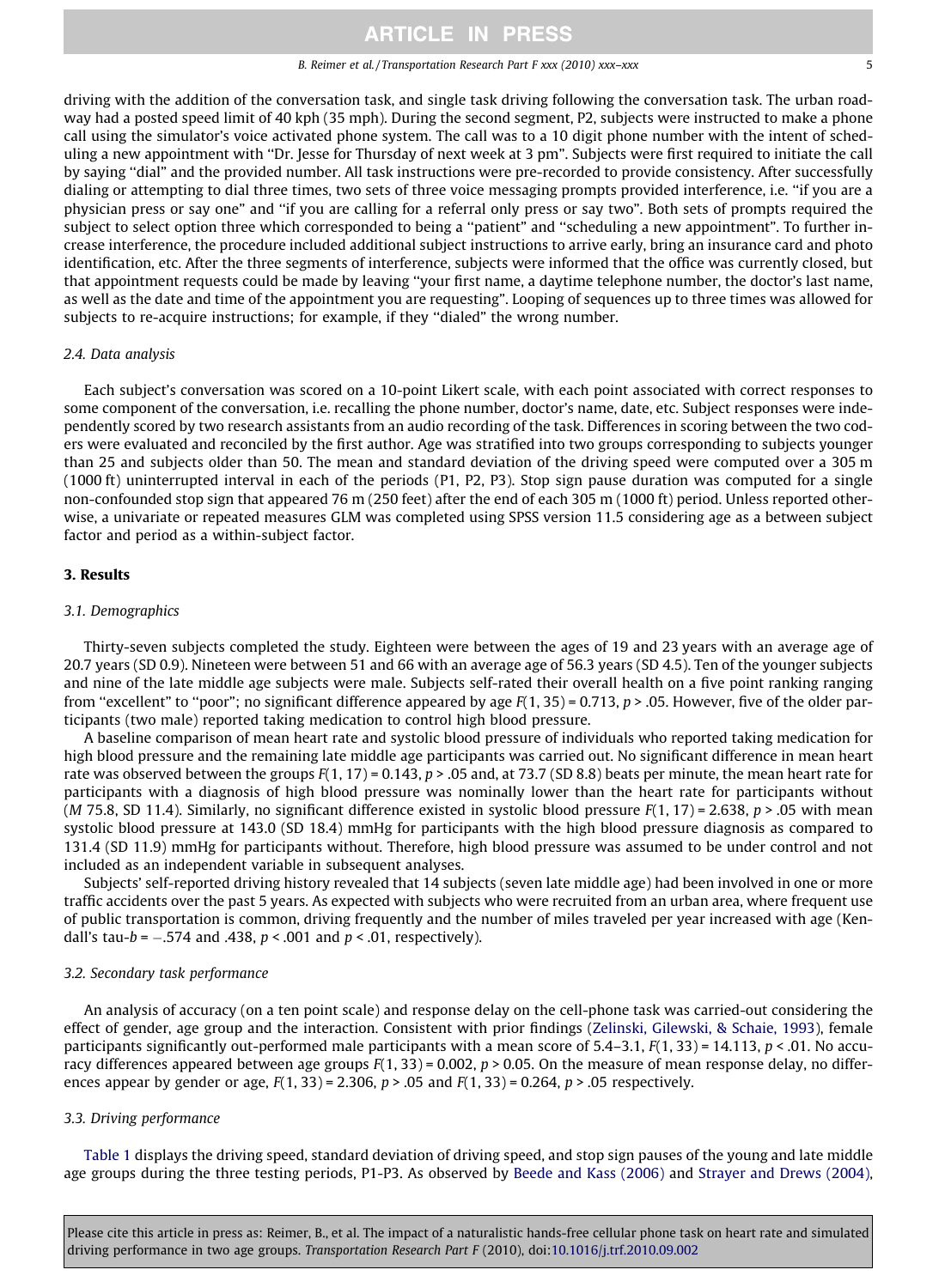#### <span id="page-5-0"></span>6 B. Reimer et al. / Transportation Research Part F xxx (2010) xxx–xxx

# Table 1

|  |  |  |  | Mean (and standard deviation) of driving performance variables and heart rate by age group (young = 19–23 and late middle age = 51–66). |  |  |  |  |  |  |  |
|--|--|--|--|-----------------------------------------------------------------------------------------------------------------------------------------|--|--|--|--|--|--|--|
|--|--|--|--|-----------------------------------------------------------------------------------------------------------------------------------------|--|--|--|--|--|--|--|

| Period         |                            | Driving speed in miles per hour and (kph) | SD of speed in miles per hour and (kph) |                          | Stop sign pause (s)          |                              | Heart rate (beats per minute)  |                  |
|----------------|----------------------------|-------------------------------------------|-----------------------------------------|--------------------------|------------------------------|------------------------------|--------------------------------|------------------|
|                | Young                      | LMA                                       | Young                                   | <b>LMA</b>               | Young                        | <b>LMA</b>                   | Young                          | <b>LMA</b>       |
| P <sub>1</sub> | 34.55<br>(4.83)<br>[55.59] | 27.97<br>(3.40)<br>[45.00]                | 2.00<br>(0.91)<br>[3.22]                | 1.82<br>(0.89)<br>[2.93] | 1.84<br>(0.61)<br>$[n = 15]$ | 2.87<br>(1.22)<br>$[n = 16]$ | 69.87<br>(9.90)                | 75.68<br>(10.53) |
| P <sub>2</sub> | 34.00<br>(5.97)<br>[54.70] | 27.15<br>(5.32)<br>[43.68]                | 2.68<br>(1.89)<br>[4.31]                | 2.51<br>(1.82)<br>[4.04] | 2.64<br>(1.44)<br>$[n = 15]$ | 2.58<br>(1.25)<br>$[n = 17]$ | 74.46<br>(11.88)               | 75.65<br>(10.42) |
| P <sub>3</sub> | 34.96<br>(5.02)<br>[56.25] | 29.36<br>(6.47)<br>[47.24]                | 1.74<br>(1.02)<br>[2.30]                | 1.87<br>(1.16)<br>[3.01] | 1.65<br>(0.61)<br>$[n = 14]$ | 2.67<br>(1.12)<br>$[n = 15]$ | 70.57<br>(10.13)<br>$[n = 17]$ | 74.27<br>(9.99)  |



Fig. 2. Mean velocity by age group and period where P1 and P2 are single task driving periods and P2 is the cell-phone task.

driving speed (Fig. 2) was not impacted significantly by the secondary task (period)  $F(2, 70) = 1.573$ ,  $p > .05$ . An examination of the means suggest that the effect is similar to the non-significant decrease in speed associated with the hands free conversation in [Törnros and Bolling \(2005\).](#page-12-0) Consistent with [Strayer and Drews \(2004\)](#page-12-0), the older subjects' average speed of 45.4 KPH (28.2 MPH) was slower than the younger participants' average of 55.5 KPH (34.5 MPH),  $F(1, 35) = 20.94$ ,  $p < .001$ . These results are consistent with the position that late middle age drivers, similar to older drivers, appear to use speed as a method of regulating the demands of the driving task, with the lower speed providing more time to process and deal with unanticipated events.

The standard deviation of speed across both groups appears in [Fig. 3.](#page-6-0) An analysis shows a significant effect for period  $F(2, 70) = 5.834$ ,  $p < .01$ , but not for age  $F(1, 35) = 0.049$ ,  $p > .05$ . Post hoc tests computed with a Bonferroni adjustment show a nominal but non-significant increase in the standard deviation of speed from P1 to P2 ( $p < 0.10$ ) and a significant decrease from P2 to P3 ( $p <$  .05). Thus, the overall pattern is similar to the findings of [Rakauskas, Gugerty, and Ward \(2004\)](#page-11-0) with subjects of all ages exhibiting a larger standard deviation of speed, i.e. reduced driving consistency/performance, while participating in the phone task.

As illustrated in [Fig. 4,](#page-6-0) a significant age difference is evident in pause duration at stop signs  $F(1, 27) = 4.773$ ,  $p < .05$ . The significant effect of period  $F(2, 54) = 5.150$ ,  $p < .01$  is best interpreted taking into consideration the significant age by period interaction  $F(2, 54) = 5.310$ ,  $p < 0.01$ . The interaction suggests that while older subjects did not very their pauses substantially by period, younger participants paused longer while engaged in the conversation task. This result appears consistent with [Beede and Kass \(2006\)](#page-10-0) who found an increase in pause time at stop signs for a younger population participating in a conversation. The effect suggests the possibility that younger subjects use pauses as a method of regulating the demands of the conversation on the driving task or, alternately, that they may be more distracted from the resumption of driving as compared to when they are not engaged in a phone conversation.

#### 3.4. Heart rate

At baseline, older subjects' heart rate appeared marginally higher than younger subjects', with a mean heart rate of 75.3 (SD 10.6) beats per minute for older subjects versus 69.5 (SD 9.0) for younger subjects, although this difference was not statistically significant ( $F(1, 35) = 3.19$ ,  $p = .083$ ). While heart rate values obtained during maximum exercise clearly decline with age [\(Lakatta & Levy, 2003\)](#page-11-0), the data on expectations for resting heart rate values are not as consistent. Reviews typically conclude that resting heart rate generally shows a decline ([Anderson & McNeilly, 1991; Fox et al., 2007; Palatini et al., 2006](#page-10-0))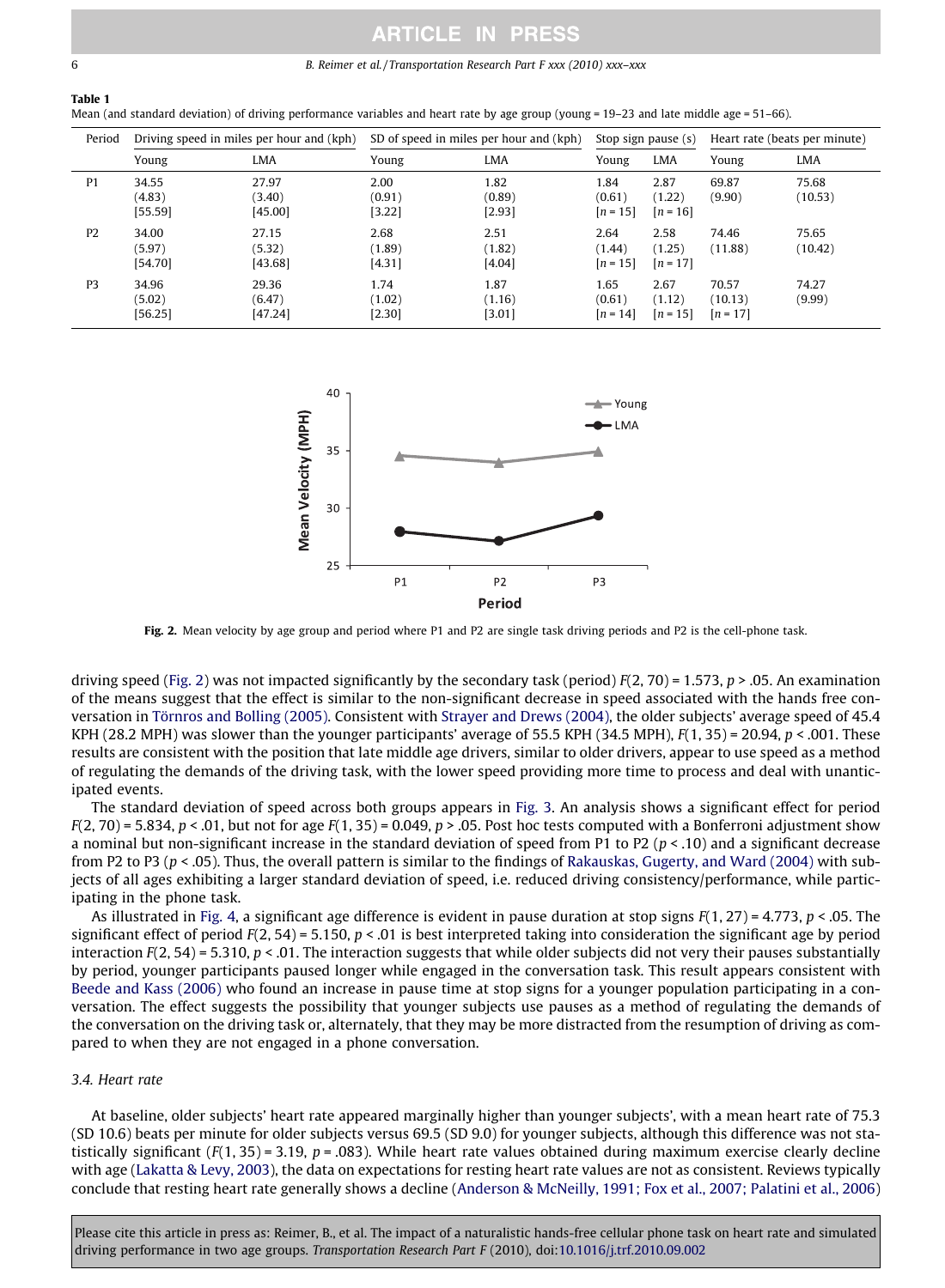<span id="page-6-0"></span>

Fig. 3. Standard deviation of velocity by age group and period.



Fig. 4. Pause at stop signs by age group and period.

or remains essentially unchanged as a function of age [\(Lakatta, 1990\)](#page-11-0). However, [Fox et al. \(2007\)](#page-11-0) point to data presented by [Boonemeier et al. \(2003\)](#page-10-0) as an example of work not supporting the position that there is a simple decline with age. [Boonemeier et al. \(2003\)](#page-10-0) grouped subjects into decades (20's, 30's, 40's, 50's, 60's) and conducted a 24-h Holter monitoring of heart rate. Subjects were restricted to individuals who showed no signs of organic disease on the basis of medical history and physical examination. They did not find a linear correlation between age and heart rate and no significant difference in mean heart rate between adjacent decades. In fact, there was the appearance of a slight inverted-U shaped relationship with heart rate being lowest in the 20's and 60's and somewhat higher in the intermediate decades. Given that the mean age of the late middle age subjects in our sample was 56, the non-significant higher mean resting value observed may be a chance finding or may reflect the same pattern seen in Boonemeier et al.'s data.

For the sample as a whole, there was no difference in heart rate between baseline and the single task driving period immediately prior to the phone task (P1) (paired t-test T(37) =  $-0.439$ , p > .05). The analysis of heart rate during the three segments (P1–P3) shows a significant main effect of period  $F(2, 68) = 10.578$ ,  $p < 0.01$ , and a significant interaction between age and period  $F(2, 68) = 6.079$ ,  $p < 01$ . The interaction is detailed in [Fig. 5](#page-7-0) and shows an increase in heart rate for the younger group at P2, i.e. associated with the phone task. In contrast, the older group shows little change in heart rate across the three periods. Conducting the analysis without the five older participants reported taking medication for high blood pressure does not impact the significance of either the main effect or the interaction. Therefore, neither high blood pressure nor associated medications appear responsible for the differences seen in heart rate response between the age groups.

A secondary analysis compares heart rate during the first and second half of each period. As expected, no significant difference in heart rate occurs by half in P1 and P3. However, during the phone task (P2) a significant effect of half  $(F(1, 35) = 19.838, p < .01)$  is associated with heart rates towards the start of the conversation being higher than at the end. A marginal interaction between age and period  $F(1, 35) = 3.902$ ,  $p = .056$  suggests that young adults participants recover more quickly from the increase in workload, i.e. dropping from 77.3 (SD 13.5) to 72.2 (SD 11.4) beats per minute as compared to late middle age participants dropping from 76.7 (SD 10.7) to 74.7 (SD 10.4) beats per minute.

#### 3.4.1. Heart rate and age – a post hoc consideration of physiological response style

As described above, the mean heart rate difference between the age groups is consistent across the baseline and initial simulated city driving task (P1) periods, with late middle age drivers showing a 5.8 beats per minute higher average for both periods. However, in response to the cell task, the younger drivers showed a marked increase in heart rate of 4.6 beats per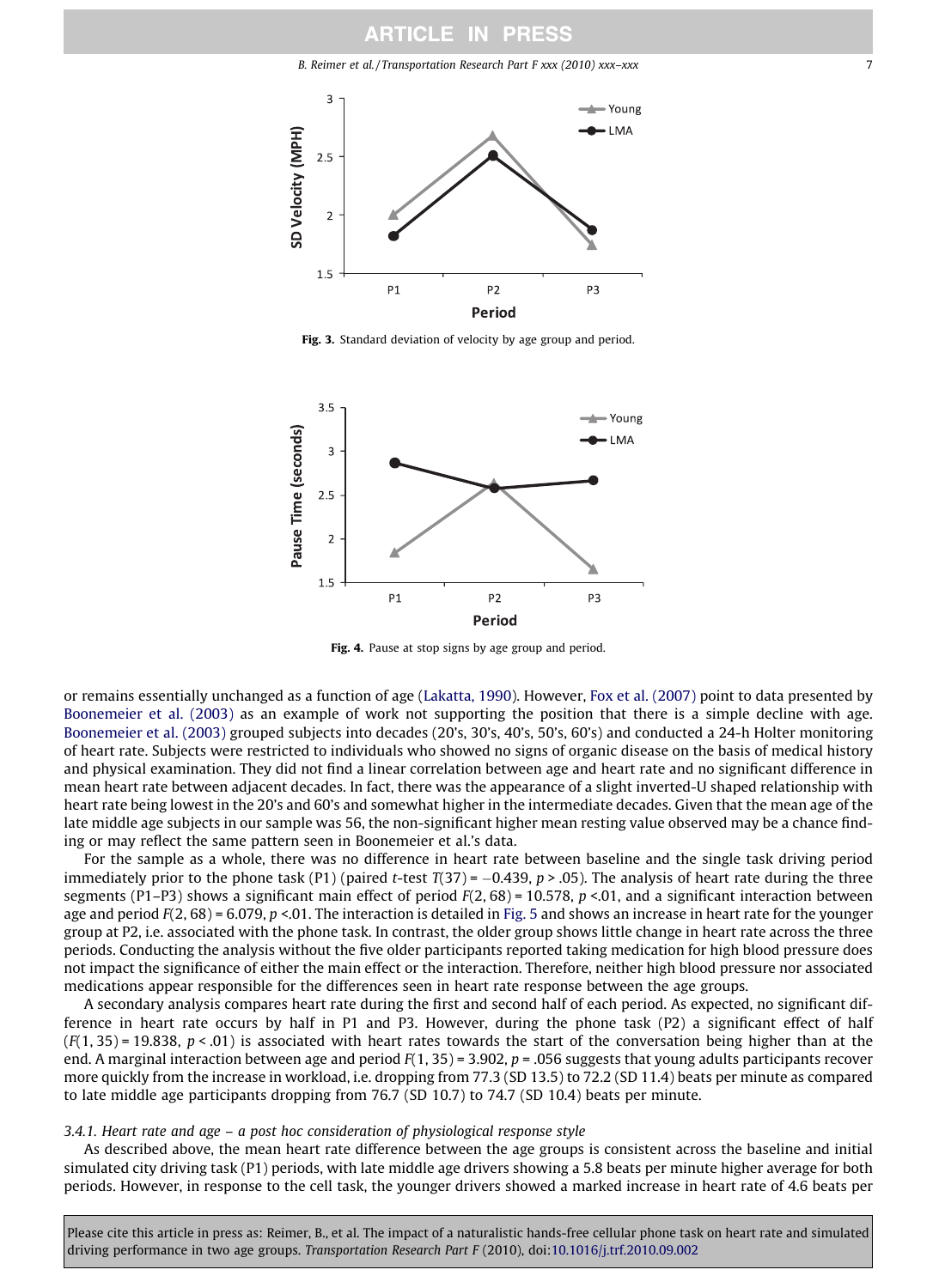<span id="page-7-0"></span>8 B. Reimer et al. / Transportation Research Part F xxx (2010) xxx–xxx



Fig. 5. Heart rate for young and late middle age (LMA) subjects where P1 and P2 are single task driving periods and P2 is the cell-phone task.

minute compared with an apparent lack of change in heart rate in the late middle age group (Fig. 5). Several factors seem reasonable to consider in interpreting the lower reactivity. For example, older individuals are known to show somewhat lower physiological reactivity to stressors ([Faucheux et al., 1989; Furchtgott & Busemeyer, 1979; Riege, Cohen, & Wallach, 1980\)](#page-11-0), particularly in heart rate, possibly due to diminished dynamic range in the cardiovascular system as a consequence of aging. In addition, heart rate generally follows [Wilder's \(1967\)](#page-12-0) law of initial values which predicts an inverse relationship between the pre-stimulus level of a physiological parameter and the magnitude of the response to a stimulus. Since the late middle age drivers' heart rates in the sample were already elevated compared to younger drivers, their absolute increase in heart rate in response to an arousal stimulus might be expected to be lower. However, neither of these considerations seems sufficient to explain a complete absence of a heart rate arousal response to the cell-phone task by the late middle age drivers. In fact, as we reported previously ([Reimer et al., 2006\)](#page-12-0), the late middle age driver sample showed a slightly larger increase in heart rate than the younger group (2.8 versus 1.2 bpm) from the resting baseline to an initial single task driving period prior to the start of the urban scenario in which the cell-phone task was presented, suggesting that they were capable of cardiac acceleration in the overall experimental environment.

An alternative approach to considering the heart rate data is to set aside a unidirectional arousal model and ask instead if there might be individual patterns of physiological response to the demands of the cell-phone task that are being obscured by simply looking at the mean values obtained by grouping drivers into the younger and older age categories. As noted previously, heart rate generally increases with arousal and workload. However, there are cognitively demanding situations where heart rate may increase or decrease, possibly depending on how attention is directed or allocated. It has been suggested that heart rate deceleration is associated with an attentional state involving the intake of environmental stimuli (a broad ranging external focus) while heart rate acceleration may be related to an attentional style that involves selectively ignoring or rejecting input that may be disruptive or distracting to a focused cognitive task ([Lacey & Lacey, 1974](#page-11-0); [Lacey, Ka](#page-11-0)[gan, Lacey, & Moss, 1963](#page-11-0)). While the Laceys' proposition that these differential cardiac patterns directly modulate central attentional processes has been critically challenged (see [Carroll & Anastasiades, 1978; Green, 1980](#page-10-0) for reviews), the fundamental observation that decreases in heart rate occur in numerous experimental tasks involving attention to environmental stimuli is well established [\(McCanne & Lyons, 1990; Sandman & Walker, 1985\)](#page-11-0). In the complex demand environment of driving a car in a stimulus dense city environment and simultaneously engaging in the cell-phone task, it seems reasonable to suggest that individuals may differ in how they direct their attention in managing these competing demands. Such differences in response style may be reflected in different patterns of cardiovascular reactivity.

|                | Physiological response style |             |                 |                |                             |             |  |  |  |
|----------------|------------------------------|-------------|-----------------|----------------|-----------------------------|-------------|--|--|--|
|                | HR deceleration (Intake)     |             | No change       |                | HR acceleration (rejection) |             |  |  |  |
|                | Young $(n = 2)$              | LMA $(n=2)$ | Young $(n = 4)$ | LMA $(n = 15)$ | Young $(n = 12)$            | LMA $(n=2)$ |  |  |  |
| Baseline       | 80.2                         | 84.7        | 66.8            | 73.8           | 68.6                        | 77.0        |  |  |  |
|                | (4.7)                        | (10.6)      | (6.7)           | (10.5)         | (9.3)                       | (11.8)      |  |  |  |
| P <sub>1</sub> | 76.5                         | 83.6        | 66.0            | 74.2           | 70.1                        | 79.1        |  |  |  |
|                | (5.0)                        | (6.4)       | (5.2)           | (10.8)         | (11.3)                      | (11.6)      |  |  |  |
| P <sub>2</sub> | 70.3                         | 80.2        | 67.4            | 74.1           | 77.5                        | 82.7        |  |  |  |
|                | (0.9)                        | (7.8)       | (5.6)           | (10.6)         | (13.4)                      | (12.3)      |  |  |  |
| P <sub>3</sub> | 75.9                         | 79.1        | 65.1            | 73.3           | 71.6 <sup>a</sup>           | 76.9        |  |  |  |
|                | (5.3)                        | (7.1)       | (5.2)           | (10.6)         | (11.6)                      | (10.0)      |  |  |  |

Table 2 Mean heart rate (and standard deviation) by age group and response style.

<sup>a</sup> Note: In this cell  $n = 11$ .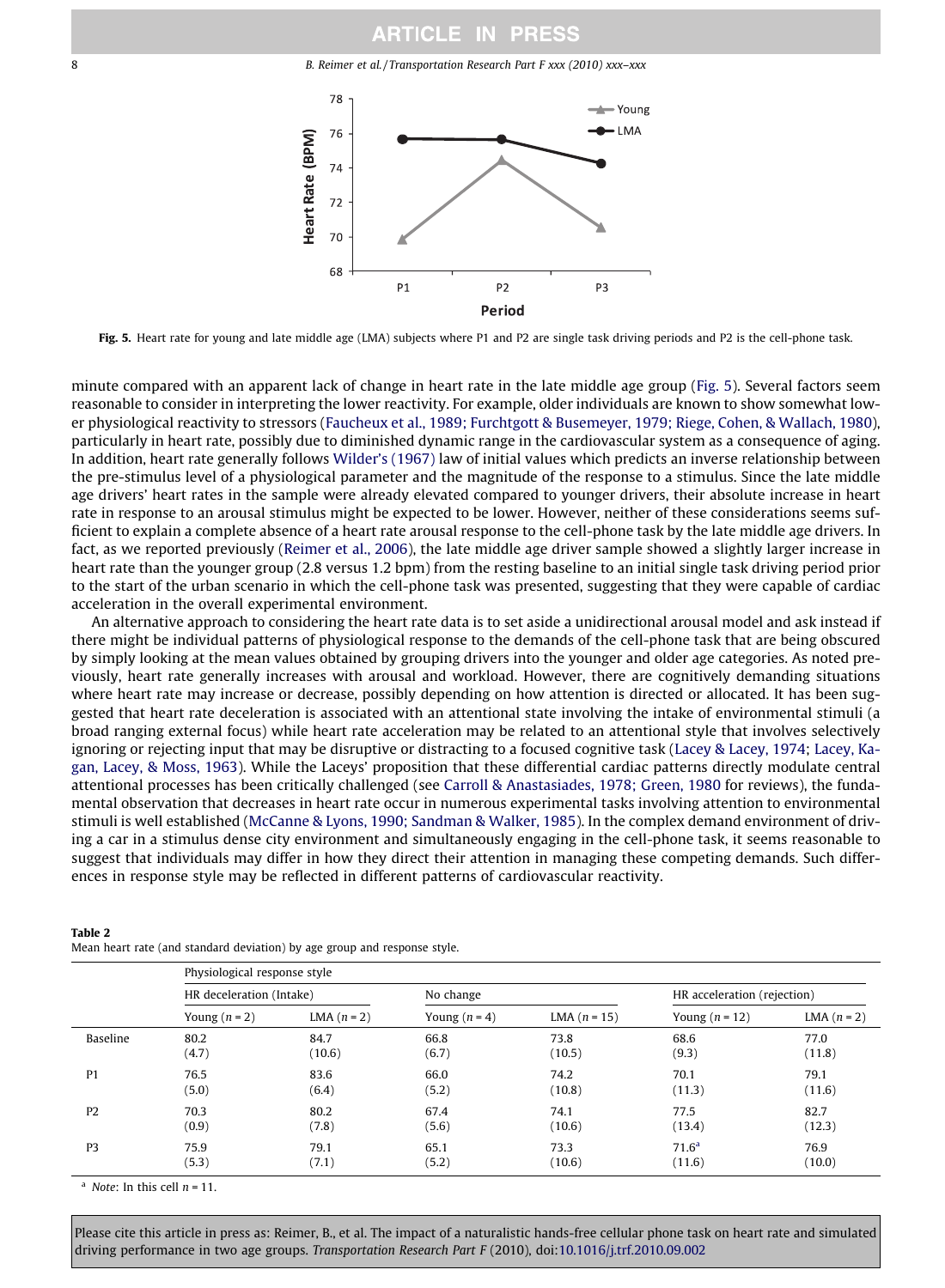B. Reimer et al. / Transportation Research Part F xxx (2010) xxx–xxx 9

With this perspective in mind, an examination of the change in heart rate from period P1 (driving) to P2 (driving and cellphone task) in individual subjects was carried out. This review showed a wide range of individual responses, with heart rate increasing as much as 18 beats per minute (bpm) in one driver and decreasing by 9 bpm in another. [Table 2](#page-7-0) shows mean heart rate values by age, period, and by sub-grouping drivers by whether they show a decrease in heart rate (a drop of 2 bpm or greater) from P1 to P2, minimal change (less than ±2 bpm), or an increase (2 bpm or greater). For descriptive purposes, the decrease pattern is labeled as an ''intake" response style and the increase pattern as a ''rejection" response style. When heart rate data by period is categorized in this manner, it can be seen that all three heart rate reaction patterns appear in both the late middle age and younger drivers. The heart rate decrease pattern is present in four participants (2 older and 2 young drivers), minimal change in nineteen (15 older and 4 young), and the heart rate increase pattern in fourteen (2 older and 12 young) participants. Other than having consistently higher heart rates, what differentiates the late middle age and younger drivers is not so much a specific pattern of response to the cell-phone task but the relative distribution of individuals showing each of the three patterns.

### 4. Discussion

This study compared young adult and late middle age individuals on performance variables and a physiological index of arousal (heart rate) during a simulated driving scenario that included a hands-free cellular telephone task involving a level of cognitive workload that could be considered ''typical of daily life" activities. Although past research has investigated differences in the effect of cellular phone tasks on younger and older drivers ([Alm & Nilsson, 1995; McKnight & McKnight, 1993;](#page-10-0) [Strayer & Drews, 2004](#page-10-0)), only Strayer & Drews focused on a ''naturalistic" conversation that included topics ''of interest to the participant". While age differences are well documented in situations involving complex task performance [\(McDowd & Craik,](#page-11-0) [1988\)](#page-11-0), an important implication of Strayer & Drews' study was that such performance differences may not be present under less demanding conditions that may characterize many cell phone conversations. However, as they point out, their study design was limited in that subject engagement and performance on the task was not objectively assessed. In addition, they could not confirm that equal demands were placed on all subjects. This study addresses these issues and found that younger and late middle aged subjects did not differ significantly in meeting the performance demands of the cell-phone task either in accuracy or response delay. This confirms our hypothesis that basic performance on a task modeling a non-emotional, naturalistic conversation typical of daily life does not vary with the age groups studied. This finding supports our belief that these more naturalistic tasks do not demand the level of cognitive resource investment associated with tasks typically employed in studies demonstrating age related differences in task performance.

In a manner that is consistent with previously observed age-related changes in driver judgment, late middle aged subjects drove slower overall and, under single task load, paused for longer periods at stop signs than younger participants. As hypothesized, the added demand of the cell-phone task impacted driving performance of both the younger and the late middle age subjects as measured by an increase in the standard deviation in driving speed. In line with Strayer and Drews' findings for younger (ages 18–25) and older (65–74) adults, the impact on this performance measure during simulated driving was equivalent in our subjects for younger (18–23) and late middle age (51–66) drivers. Interestingly, the age by period interaction on stop sign pauses shows only the younger drivers increased their pause time while engaged in the conversation task, bringing them into the same pause range shown by older drivers throughout the driving task. These longer pauses at stop signs appear consistent with results from a study of younger drivers by [Beede and Kass \(2006\)](#page-10-0). The finding that younger drivers increase their pause times during the conversation period could indicate that the demands of the task cause them to appropriately self-regulate by adopting the longer pause period typical of more experienced drivers. Alternatively, the increased pause period may indicate greater diversion of attention from the overall driving environment during the conversation by the younger drivers. In either case, the impact of the late middle aged subjects' conversations on surrounding traffic congestion due to increased pause time at intersections would be minimal as compared to that of the younger participants.

The impact of a secondary task such as a cell phone conversation on other components of traffic flow appear to be dependent, as would be expected, on the total cognitive load placed on the driver. The traffic density in our scenario was low enough that participants were able to reasonably set their speed of travel at a rate as desired. Under these conditions, both the younger group and the slower driving late middle age drivers, showed a nominal and non-significant compensatory slowing of driving speed during the cell-phone task. [Cooper, Vladisavljevic, Strayer, and Martin \(2008\)](#page-10-0) simulation study with younger drivers found that a naturalistic hands-free cell-phone task did not significantly impact driving behavior under low density conditions but did result in lower overall mean speed and travel time under medium and high density driving conditions.

Heart rate acceleration can be seen as evidence of an arousal response to increased workload ([Backs & Seljos, 1994;](#page-10-0) [Brookhuis & De Waard, 2001; Kramer, 1991; Mehler et al., 2009; Mehler et al. 2010; Reimer, Mehler, Coughlin, Godfrey,](#page-10-0) [and Tan, 2009; Roscoe, 1992; Veltman & Gaillard, 1998; Wilson, 2002](#page-10-0)). An increase in heart rate might then be reasonably taken as an indicator that an individual's capacity to respond to additional or unexpected events in the driving environment may be compromised or reduced since such arousal suggests that some portion of their remaining spare capacity has already been engaged. Consistent with our second hypothesis, an overall effect of period shows that heart rate increased with the phone conversation task. However, the age by period interaction shows that the heart rate acceleration was limited almost entirely to the younger subject group ([Fig. 5](#page-7-0)). This apparent discrepancy, in which younger subjects show a decrease in speed control, longer pauses at stop signs, and heart rate acceleration in response to the cell-phone task, while the late middle age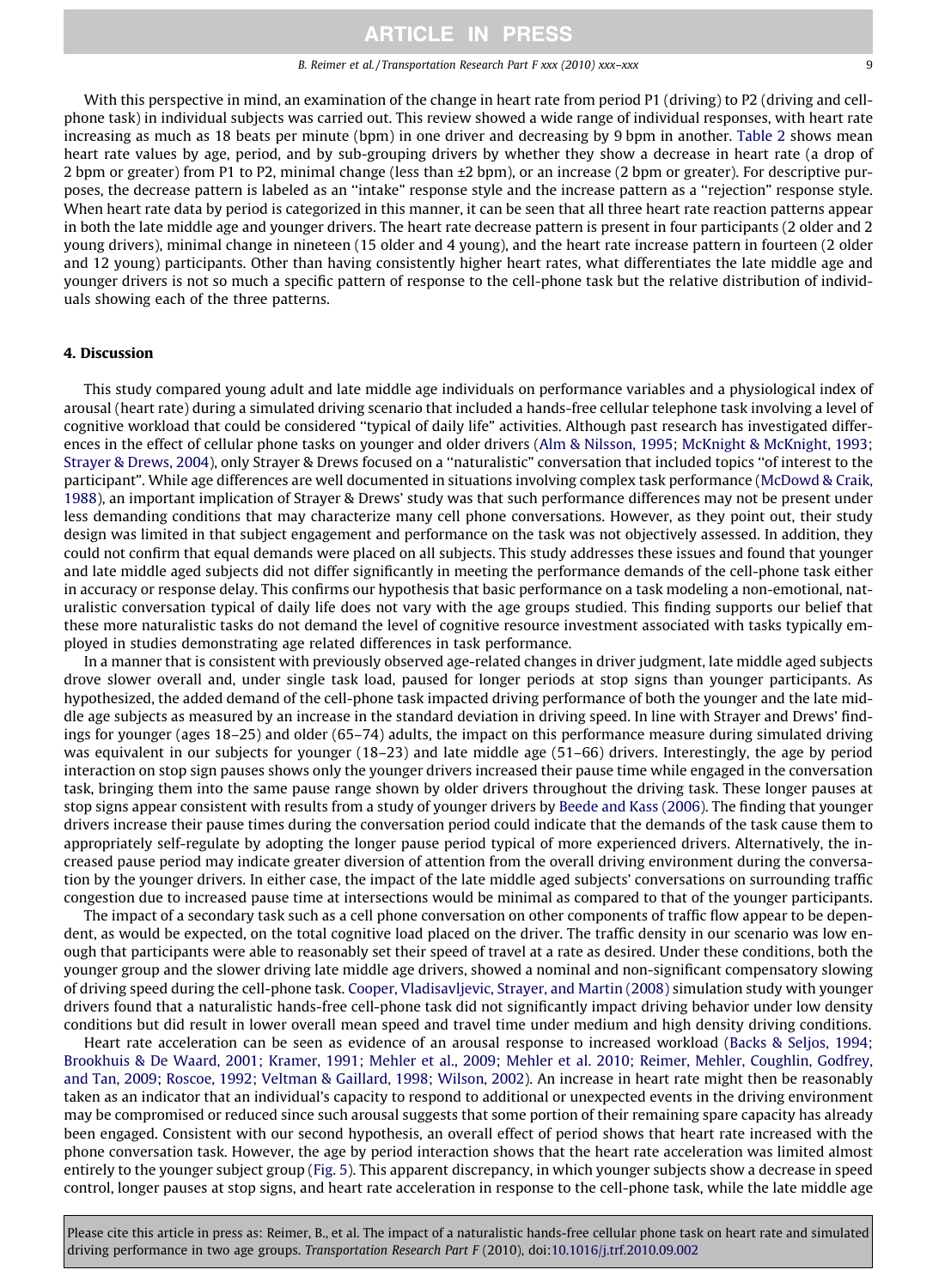#### 10 B. Reimer et al. / Transportation Research Part F xxx (2010) xxx–xxx

drivers showed the same decrease in speed control but no significant shift in heart rate or pause time, bears a striking parallel to an observation by Strayer and Drews. They stated that the overall effect of younger drivers' conversations on the cell phone was to make their average reactions equivalent to those of older drivers not engaged in the task. In our study, the added load of the cell-phone task resulted in younger drivers increasing their heart rate and pause time to bring them into the same range as that displayed by late middle aged drivers during both single task driving and during the additional load of the cell-phone task. It is interesting to speculate as to whether the heart rate difference is due to an age related difference in cardiovascular reactivity or if the overall pattern of reactivity (or lack thereof) suggests differences in how attention is being allocated or managed among tasks in the younger versus late middle aged drivers.

While this is speculative, the anecdotal observation can be made that many younger individuals who have grown-up with cell phones show a greater tendency to give precedence to attending to the cell phone over the broad attention demands of the driving situation. Older adults who learned to drive prior to the introduction of cell phones may be more likely to adopt a wider sensory scan during the driving task as opposed to directing their focus primarily on the cell-phone task. A potentially important component of the appointment scheduling phone task used in this study is that it allowed subjects a degree of self-pacing in the initiation of the call, response to the menu selections presented by the task, etc. This means that participants had some leeway in the extent to which they gave precedence to the phone task over driving while still remaining engaged with both. This is a potential contrast to surrogate tasks requiring immediate response to stimuli presented at fixed rates. As described earlier, heart rate deceleration has been associated with generalized sensory intake as opposed to heart rate acceleration which has been associated with selective attention to one task and a blocking out of distracting information from other sources (see also [Mehler et al., 2008](#page-11-0) for additional background). From this perspective, it may be that the relative absence of the cardiac acceleration response style in the late middle age drivers may reflect a broader sensory intake strategy that is a product of an age related strategy for balancing attention.

As described in the results section, it is striking that the comparison of group means showed an apparent total lack of heart rate response to the cell-phone task in the late middle age group. A more detailed analysis that looks for the presence of individual patterns of response to the cognitive challenge (heart rate increase, no change, decrease), presents a picture that is both more reasonable and potentially more interesting for examining how individual differences and age interact to produce the observed mean group results. The heart rate style analysis shows that there are subgroups of both younger and late middle age participants that react physiologically to the conversation in similar ways. As stated earlier, what differentiates the younger and late middle age drivers is not so much a specific pattern of physiological response to the task but the relative distribution of individuals showing the heart rate increase pattern. If, as suggested by [Lacey and Lacey \(1974\)](#page-11-0) and others [\(Sandman & Walker, 1985](#page-12-0)), heart rate acceleration/deceleration are markers of differences in how individuals are attending to the environment, this is particularly relevant. Unfortunately, the stratification of the current data by style and age [\(Table](#page-7-0) [2\)](#page-7-0) results in cell sizes that are too small to examine statistically the relationship between response style and driving performance independent of the association with age. Follow-up with a larger sample is indicated to further investigate the patterns that may appear in response to this task.

### 4.1. Conclusions

In conclusion, if late middle age adults appropriately manage overall demands by self-regulating their behavior, such as driving slower as observed in this study, and by only partaking in low demanding conversations and avoiding complex ones, these results suggest that cellular phone conversations will not impair their performance any more than that seen in younger drivers. Given the parallels between our findings and those of Strayer and Drews, it may well be that the same holds true for healthy older drivers, although additional research with older individuals will be required to establish if this is the case. However, nothing in these findings should detract from the fact that engaging in a secondary task such as a cellular phone conversation does divide attention and drivers of all ages need to be mindful of the conditions under which it might be considered appropriate to utilize a phone while driving and the importance of limiting the level of demand or absorption engendered by a conversation. An unknown percentage of cellular phone conversations are likely to involve higher attentional demands than those studied here, particularly those with significant emotional content. In light of this, the results presented in this work should be balanced with findings from studies involving higher attentional and emotional demands in the development of appropriate policy on the use of cellular and other in-vehicle technologies.

This study illustrates the need for additional research in the area of cognitive distraction of varying levels of demand during driving. Previous studies of cellular telephone conversations and similar cognitive distractions have largely involved complex cognitive tasks with relatively high resource demands. The work considered here suggests that the results of studies based on such tasks may overestimate likely changes in driving performance, particularly for older drivers, as compared to less demanding tasks that may be more typical of many cellular phone conversations. At the same time, it is important to consider that even low to moderately demanding cognitive tasks that do not result in overt decrements in driving performance, such as lane keeping, may still impact critical aspects of visual attention and reaction times ([Recarte & Nunes,](#page-11-0) [2003; Reimer, 2009; Strayer & Drews, 2004](#page-11-0)). Future efforts may better characterize changes by developing an understanding of how incremental increases in task difficulty and potential attentional absorption impact overt performance as well as more subtle measures of attention and capacity across different age groups ([Reimer et al., 2010](#page-12-0)). We suggest that there is important insight to be gained by all drivers from the observation of those older drivers who appropriately self-regulate their driving behaviors to compensate for declines in functional capacity. At the same time, drivers of all ages may benefit from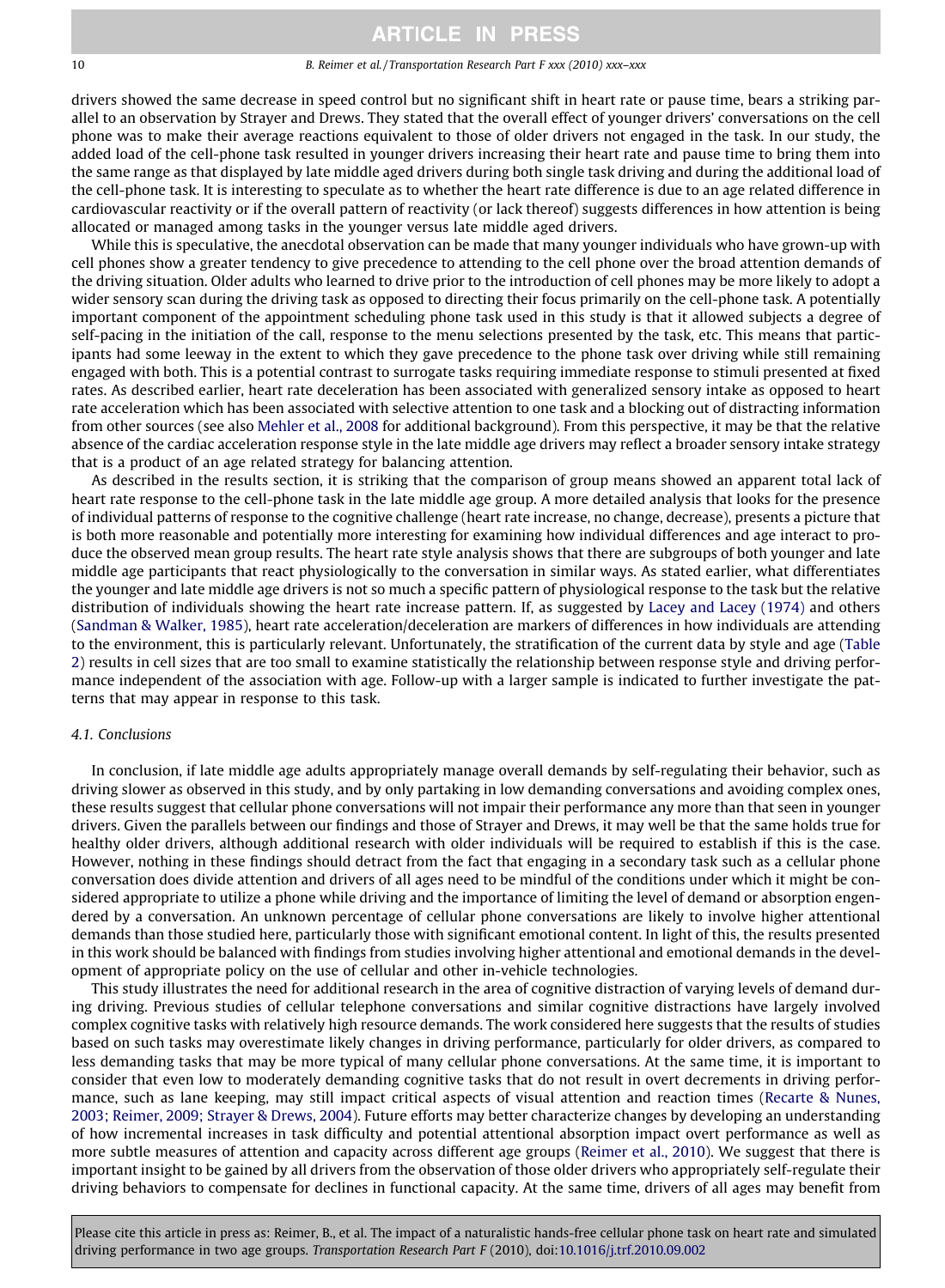<span id="page-10-0"></span>education about the dangers involved with the attentional demands associated with cellular phone conversations and the importance of regulating their behavior appropriately.

### 4.2. Limitations

A number of limitations should be recognized in this study. First, while the sample size is respectable compared to many simulation studies, it is comprised of a relatively small number of subjects and replication with a larger sample, particularly in the exploratory investigation of response subtypes, is clearly desirable. The younger subjects represent a fairly restricted age range around 21 and were less frequent drivers as compared to the late middle age sample. We did not assess and control for possible differences in experiences and frequency of cellular phone use while driving across the age groups, although the performance of the older drivers on the task indicates that any difference that may have existed did not impact the basic task. Additionally, the study was conducted in a driving simulator; it remains to be established as to the extent to which behavior on this task during driving simulation is a valid model for behavior during on-road driving ([Wang et al., 2010](#page-12-0)) or for actual cell phone use. The Angilent monitor limited us to the collection of averaged heart rate values, thus not supporting individual beat by beat analysis or providing the ability to review records to adjust for artifact beyond the builtin capacities of the unit. Based upon subsequent work with instrumentation providing continuous recorded tracings and simultaneous photoelectric plethysmograph and EKG signals, we have found a distinct advantage in signal quality using the EKG methodology in dealing with movement artifact that can be present in the active driving context. It is also recognized that monitoring heart rate alone limits the ability to make inferences about a subject's state of arousal [\(Mehler et al.,](#page-11-0) [2008\)](#page-11-0). The lab has since upgraded to instrumentation supporting high resolution EKG recording in combination with electrodermal monitoring to address these latter issues [\(Mehler et al., 2009; Reimer et al., 2009](#page-11-0)).

#### Acknowledgements

An earlier version of this paper was presented at the International Conference on Cyberworlds 2008 in Hangzhou, China and helpful comments from that undertaking contributed to the extension of this work. The cell phone task was developed in collaboration with Dr. Ronna Fried from the Massachusetts General Hospital. The authors also wish to acknowledge the contributions of Lisa A. D'Ambrosio, Edward M. Greitzer, John J. Deyst, and Jennifer Craig who provided guidance for this work and to Avonne Bell, Danielle Wood, Jonathon Long, Ying Wang, Alexander Pina, Evan Walton, Kamo Jurn, Shannon Roberts, and Kristin Malakorn who contributed at various stages. Funding for this project was provided in part by the United States Department of Transportation's New England University Transportation Center at the Massachusetts Institute of Technology and the Santos Family Foundation.

### References

AAA (2008). Cell phones and driving: Research update. Washington, DC: AAA Foundation for Traffic Safety Report.

- Alm, H., & Nilsson, L. (1995). The effects of a mobile telephone task on driver bahavior in car following situation. Accident Analysis and Prevention, 27(5), 707–715.
- Amado, S., & Ulupinar, P. (2005). The effects of conversation on attention and peripheral detection: Is talking with a passenger and talking on the cell phone different? Transportation Research Part F: Traffic Psychology and Behaviour, 8(6), 383–395.
- Anderson, N. B., & McNeilly, M. (1991). Age, gender, and ethnicity as variables in psychophysiological assessment: Sociodemographics in context. Psychological Assessment: Journal of Consulting and Clinical Psychology, 3(3), 376–384.
- Backs, R. W., & Seljos, K. A. (1994). Metabolic and cardiorespiratory measures of mental effort: The effects of level of difficulty in a working memory task. International Journal of Psychophysiology, 16(1), 57–68.
- Baldock, M. R. J., Mathias, J. L., McLean, A. J., & Berndt, A. (2006). Self-regulation of driving and its relationship to driving ability among older adults. Accident Analysis & Prevention, 38(5), 1038–1045.
- Beede, K. E., & Kass, S. J. (2006). Engrossed in conversation: The impact of cell phones on simulated driving performance. Accident Analysis and Prevention, 38(2), 415–421.
- Boonemeier, H., Wiegand, U. K. H., Brandes, A., Kluge, N., Katus, H. A., & Richardt, G. (2003). Circadian profile of cardiac autonomic nervous modulation in health subjects: Differing effects of aging and gender on heart rate variability. Journal of Cardiovascular Electrophysiology, 14(8), 791–799.
- Boyle, J., Dienstfrey, S., & Sothoron, A. (1998). National survey of speeding and other unsafe driving actions. Washington, DC: National Highway Traffic Safety Administration (No. DOT HS 808 749).
- Brookhuis, K. A., De Vries, G., & De Waard, D. (1991). The effects of mobile telephoning on driving performance. Accident Analysis and Prevention, 24(3), 309–316.
- Brookhuis, K. A., & De Waard, D. (2001). Assessment of drivers' workload: Performance and subjective and physiological indexes. In P. A. Hancock & P. A. Desmond (Eds.), Stress, workload, and fatigue (pp. 321–333). Mahwah, NJ: Lawrence Erlbaum Associates.
- Brouwer, W. H., Waterink, W., Van Wolffelaar, P. C., & Rothengatter, J. A. (1991). Divided attention in experienced young and older drivers: Lane tracking and visual analysis in a dynamic driving simulator. Human Factors, 33(5), 573–582.
- Bush, S. (2003). Forecasting 65+ travel: An integration of cohort analysis and travel demand modeling. Cambridge, MA: Doctorial dissertation, Massachusetts Institute of Technology.
- Caird, J. K., Willness, C. R., Steel, P., & Scialfa, C. (2008). A meta-analysis of the effects of cell phones on driver performance. Accident Analysis & Prevention, 40(4), 1282–1293.
- Carroll, D., & Anastasiades, P. (1978). The behavioral significance of heart rate: The Laceys' hypothesis. Biological Psychiatry, 7, 249–275.
- Collet, C., Clarion, A., Morel, M., Chapon, A., & Petit, C. (2009). Physiological and behavioural changes associated to the management of secondary tasks while driving. Applied Ergonomics, 40(6), 1041–1046.
- Collet, C., Petit, C., Champely, S., & Dittmar, A. (2003). Assessing workload through physiological measurements in bus drivers using an automated system during docking. Human Factors, 45(4), 539–548.
- Cooper, J. M., Vladisavljevic, I., Strayer, D. L., & Martin, P. T. (2008). Drivers' lane changing behavior while conversing on a cell phone in a variable density simulated highway environment. In Proceedings of the 87th Annual Meeting of Transportation Research Board. Washington, DC.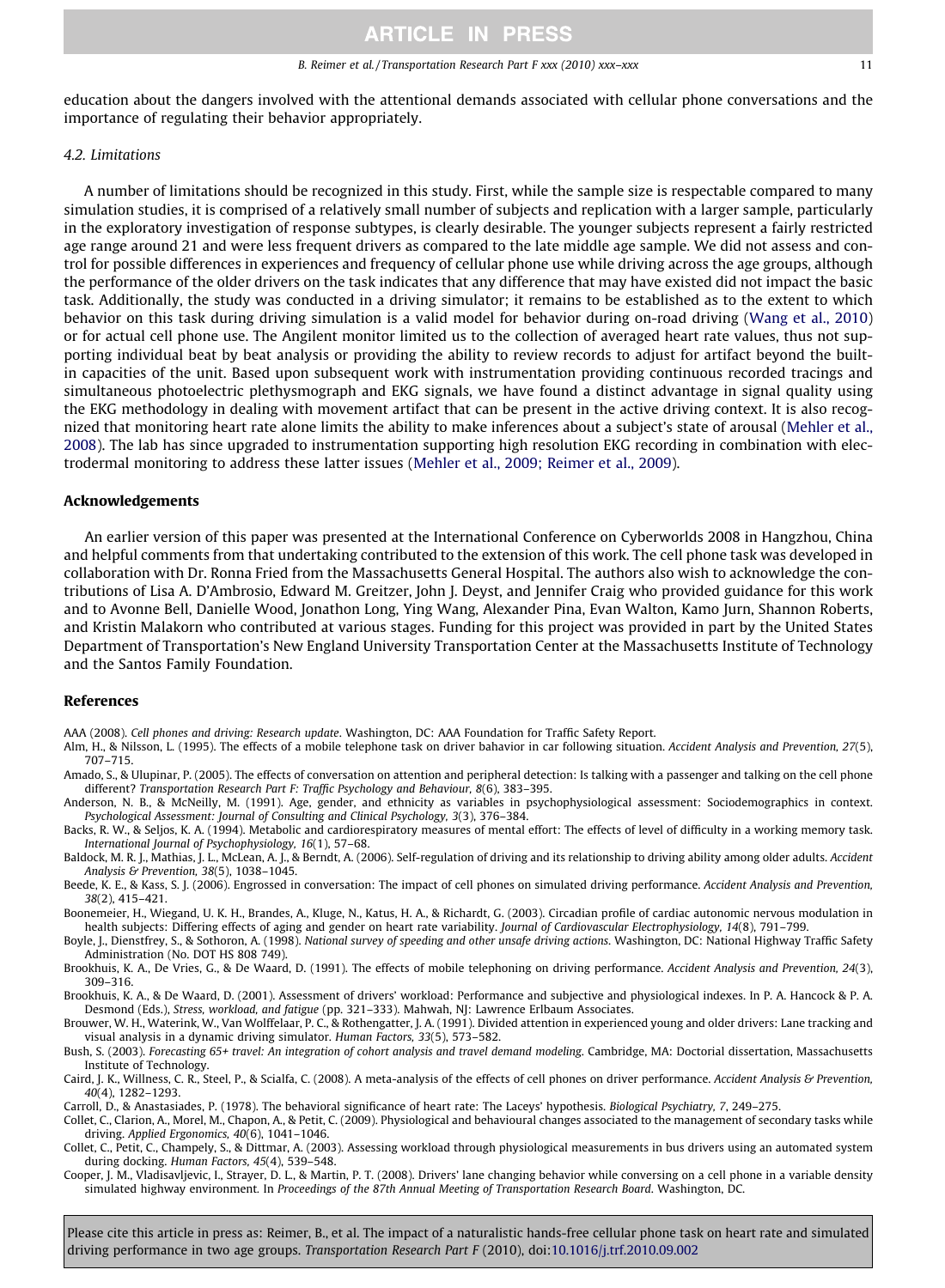#### <span id="page-11-0"></span>12 B. Reimer et al. / Transportation Research Part F xxx (2010) xxx–xxx

Coughlin, J. F. (2005). Not your father's auto industry? Aging, the automobile, and the driver for product innovation (Winter 2004–2005). Generations, 38–44.

Coughlin, J. F., Pope, J. E., & Leedle, B. R. (2006). Old age, new technology, and future innovations in disease management and home health care. Home Health Care Management and Practice, 18(3), 196–207.

D'Ambrosio, L. A., Donorfio, L. K. M., Coughlin, J. F., Mohyde, M., & Meyer, J. (2008). Gender differences in self-regulation patterns and attitudes toward driving among older adults. Journal of Women and Aging, 20(3–4), 265–283.

De Warrd, D., van der Hulst, M., & Brookhuis, K. A. (1999). Elderly and young drivers' reaction to an in-car enforcement and tutoring system. Applied Ergonomics, 30(2), 147–157.

Donorfio, L. K. M., Mohyde, M., Coughlin, J. F., & D'Ambrosio, L. A. (2008). A qualitative exploration of self-regulation behaviors among older drivers. Journal of Aging & Social Policy, 20(3), 323–339.

Dragutinovic, N., & Twisk, D. (2005). Use of mobile phones while driving - Effects on road safety: A literature review. Leidschendam, The Netherlands: SWOV Institute for Road Safety Research.

Faucheux, B. A., Lille, F., Baulon, A., Landau, J., Dupuis, C., & Bourliere, F. (1989). Heart rate and blood pressure reactivity during active coping with a mental task in healthy 18- to 73-year-old subjects. Gerontology, 35(1), 19–30.

Fox, K., Borer, J. S., Camm, A. J., Danchin, N., Ferrari, R., Sendon, J. L., et al (2007). Resting heart rate in cardiovascular disease. Journal of the American College of Cardiology, 50(9), 823–830.

Furchtgott, E., & Busemeyer, J. K. (1979). Age differences in physiological response pattern. Journal of Gerontology, 34(2), 183–190. Goodman, M. J., Barker, J. A., & Monk, C. A. (2005). Bibliography of research related to the use of wireless communications devices from vehicles. Washington, DC:

National Highway Traffic Safety Administration (NHTSA).

Green, J. (1980). A review of the Laceys' physiological hypothesis of heart rate change. Biological Psychiatry, 11, 63–80.

Haigney, D. E., Taylor, R. G., & Westerman, S. J. (2000). Concurrent mobile (cellular) phone use and driving performance: Task demand characteristics and compensatory processes. Transportation Research Part F, 3(3), 113–121.

Harbluk, J. L., Noy, Y. I., Trbovich, P. L., & Eizenman, M. (2007). An on-road assessment of cognitive distraction: Impacts on drivers' visual behavior and braking performance. Accident Analysis and Prevention, 39(2), 372–379.

Healey, J. A., & Picard, R. W. (2005). Detecting stress during real-world driving tasks using physiological sensors. IEEE Transactions on Intelligent Transportation Systems, 6(2), 156–166.

Horrey, W. J., & Wickens, C. D. (2006). Examining the impact of cell phone conversations on driving using meta-analytic techniques. Human Factors, 48(1), 196–205.

Ishigami, Y., & Klein, R. M. (2009). Is a hands-free phone safer than a handheld phone? Journal of Safety Research, 40(2), 157–164.

Jones, P. P., Shapiro, L. F., Keisling, G. A., Jordan, J., Shannon, J. R., Quaife, R. A., et al (2001). Altered autonomic support of arterial blood pressure with age in healthy men. Circulation Journal, 104(20), 2424–2429.

Kramer, A. E. (1991). Physiological metrics of mental workload: A review of recent progress. In D. L. Damos (Ed.), Multiple-task performance (pp. 279–328). London: Taylor & Francis.

Lacey, B. C., & Lacey, J. I. (1974). Studies of heart rate and other bodily processes in sensorimotor behavior. In P. A. Obrist, A. H. Black, J. Brener, & P. A. DiCara (Eds.), Cardiovascular psychophysiology. Chicago, IL.: Aldine Publishing Company.

Lacey, J. I., Kagan, J., Lacey, B. C., & Moss, H. A. (1963). The visceral level: situational determinants and behavioral correlates of autonomic response patterns. In P. H. Knapp (Ed.), Expression of the emotions in man. New York: International Universities Press, Inc..

Laitinen, T., Niskanen, L., Geelen, G., Lansimies, E., & Hartikainen, J. (2004). Age dependency of cardiovascular autonomic responses to head-up tilt in healthy subjects. Journal of Applied Physiology, 96(6), 2333–2340.

Lakatta, E. G. (1990). Heart and circulation. In E. L. Schneider & J. W. Rowe (Eds.), Handbook of the Biology of Aging (3rd ed.). Boston: Academic Press, Inc. Lakatta, E. G., & Levy, D. (2003). Arterial and cardiac aging: major shareholders in cardiovascular disease enterprises: part I: Aging arteries: A ''set up" for vascular disease. Circulation, 107(1), 139–146.

Lenneman, J. K., & Backs, R. W. (2009). Cardiac autonomic control during simulated driving with a concurrent verbal working memory task. Human Factors, 53(3), 404–418.

Lenneman, J. K., Shelley, J. R., & Backs, R. W. (2005, June 27–30, 2005). Deciphering psychological-physiological mappings while driving and performing a secondary memory task. In: Proceedings of the Third International Driving Symposium on Human Factors in Driver Assessment, Training, and Vehicle Design (pp. 493–498). Rockport, ME.

Lesch, M. F., & Hancock, P. A. (2004). Driving performance during concurrent cell-phone use: Age drivers aware of their performance decrements? Accident Analysis and Prevention, 36(3), 471–480.

Llaneras, R. E., Swezey, R. W., Brock, J. F., & Rogers, W. C. (1993). Human abilities and age related changes in driving performance. Journal of the Washington Academy of Sciences, 83(1), 32–78.

McCanne, T. T., & Lyons, G. M. (1990). Decelerative changes in heart rate are associated with performance on tasks that assess intelligence. International Journal of Psychophysiology, 8, 235–248.

McCartt, A. T., Hellinga, L. A., & Bratiman, K. A. (2006). Cell phones and driving: review of research. Traffic Injury Prevention, 7(2), 89–106.

McDowd, J. M., & Craik, F. I. M. (1988). Effects of aging and task difficulty on divided attention performance. Journal of Experimental Psychology: Human Perception and Performance, 14(2), 267–280.

McEvoy, S. P., Stevenson, M. R., McCartt, A. T., Woodward, M., Haworth, C., Palamara, P., et al (2005). Role of mobile phones in motor vehicle crashes resulting in hospital attendance: A case-crossover study. British Medical Journal, 331(7514), 428–430.

McKnight, A. J., & McKnight, A. S. (1993). The effect of cellular phone use upon driver attention. Accident Analysis and Prevention, 25(3), 259–265.

Mehler, B., Reimer, B., & Coughlin, J. F. (2010). Physiological reactivity to graded levels of cognitive workload across three age groups: An on-road evaluation. In Proceedings of the 54th Annual Meeting of the Human Factors and Ergonomics Society (2062–2066). San Francisco (September 27– October 1).

Mehler, B., Reimer, B., Coughlin, J. F., & Dusek, J. A. (2009). The impact of incremental increases in cognitive workload on physiological arousal and performance in young adult drivers. Transportation Research Record, 2138, 6–12.

Mehler, B., Reimer, B., Pohlmeyer, A. E., & Coughlin, J. F. (2008). The association between heart rate reactivity and driving performance under dual task demands in late middle age drivers. Advances in Transportation Studies, An International Journal, 53–70 [Special Issue].

Palatini, P., Benetos, A., Grassi, G., Julius, S., Kjeldsen, S. E., Mancia, G., et al (2006). Identification and management of the hypertensive patient with elevated heart rate: Statement of a European Society of Hypertension consensus meeting. Journal of Hypertension, 24(2), 603–610.

Patten, C. J. D., Kircher, A., Östlund, J., & Nilsson, L. (2004). Using mobile telephones: Cognitive workload and attention resource allocation. Accident Analysis and Prevention, 36(3), 341–350.

Rakauskas, M. E., Gugerty, L. J., & Ward, N. J. (2004). Effects of naturalistic cell phone conversations on driving performance. Journal of Safety Research, 35(4), 453–464.

Recarte, M. A., & Nunes, L. M. (2003). Mental workload while driving: Effects on visual search, discrimination, and decision making. Journal of Experimental Psychology: Applied, 9(2), 119–137.

Redelmeier, D. A., & Tibshirani, R. J. (1997). Association between cellular-telephone calls and motor vehicle collisions. New England Journal of Medicine, 336(7), 453–458.

Reimer, B. (2009). Cognitive task complexity and the impact on drivers' visual tunneling. Transportation Research Record, 2138, 13–19.

Reimer, B., D'Ambrosio, L. A., & Coughlin, J. F. (2007). Secondary analysis of time of day on simulated driving performance. Journal of Safety Research, 38(5), 563–570.